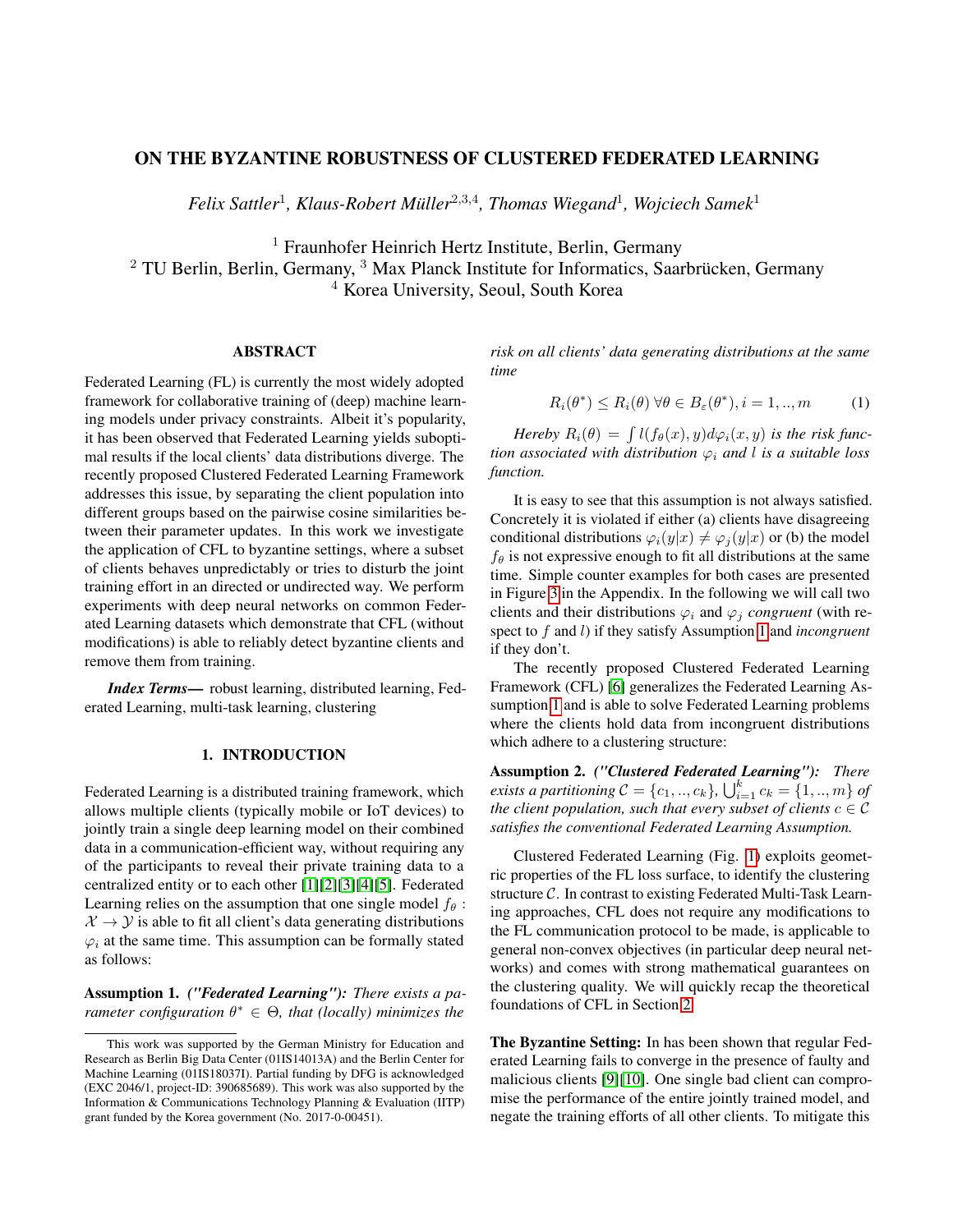<span id="page-1-0"></span>

Fig. 1: Clustered Federated Learning (center) is an extension to the conventional Federated Learning framework (left), which increases robustness and flexibility by automatically separating clients into clusters of jointly trainable data distribution. In this work we investigate the application of CFL to the byzantine setting (right), which can be viewed as a special case of the clustered setting, where only the largest cluster is considered benign and all other clusters are considered adversarial.

problem, different robust federated learning strategies have been proposed in the literature. However, these existing strategies require modifications to the Federated communication protocol to be made and are often computationally expensive.

In this paper we will explore the application of CFL to these byzantine settings, where a subset of the client population behaves in an explicitly harmful manner. It is easy to see, that these settings can be subsumed under Assumption [2](#page-0-1) by declaring one particular cluster of clients  $c_{benign} \in \mathcal{C}$  as the "benign" clients and all other clients, which are incongruent to this cluster as "adversarial":  $C = \{c_{benign}\} \cup C_{adv}$ .

#### <span id="page-1-1"></span>2. CLUSTERED FEDERATED LEARNING

For general Federated Learning problems which follow Assumption [2](#page-0-1) it has been shown in [\[6\]](#page-4-4) that Clustered Federated Learning is able to infer the clustering structure  $\mathcal C$  under relatively mild conditions on the clients and their data by solely inspecting the cosine similarity

$$
\alpha_{i,j} := \frac{\langle \Delta \theta_i, \Delta \theta_j \rangle}{\|\Delta \theta_i\| \|\Delta \theta_j\|} \tag{2}
$$

between the different clients' gradient updates. The result can be summarized in the following theorem:

<span id="page-1-6"></span>Theorem 1 (Separation Theorem + Corollary [\[6\]](#page-4-4)). *Let*  $D_1, \ldots, D_m$  be the local training data of m different clients, *each dataset sampled from one of* k *different data generating distributions*  $\varphi_1, ..., \varphi_k$ *, such that*  $D_i \sim \varphi_{I(i)}(x, y)$ *. Let the empirical risk*  $r_i(\theta)$  *on every client approximate the true risk*  $R_{I(i)}(\theta)$  *at every stationary solution of the Federated Learning objective* θ ∗ *s.t.*

$$
\gamma_i := \frac{\|\nabla R_{I(i)}(\theta^*) - \nabla r_i(\theta^*)\|}{\|\nabla R_{I(i)}(\theta^*)\|} \in [0, 1)
$$
 (3)

*Then, at every stationary solution* θ <sup>∗</sup> *of the Federated Learning*

*objective, the bi-partitioning*

<span id="page-1-3"></span><span id="page-1-2"></span>
$$
c_1, c_2 \leftarrow \arg\min_{c_1 \cup c_2 = c} (\max_{i \in c_1, j \in c_2} \alpha_{i,j}). \tag{4}
$$

*will always be correct if it holds that*

$$
\max_{i \in c_1, j \in c_2} [\cos(\frac{\pi}{k-1}) H_{i,j} + \sin(\frac{\pi}{k-1}) \sqrt{1 - H_{i,j}^2}]
$$
\n
$$
< \min_{\substack{i \neq j \\ I(i) = I(j)}} H_{i,j} \tag{5}
$$

*with*

$$
H_{i,j} = -\gamma_i \gamma_j + \sqrt{1 - \gamma_i^2} \sqrt{1 - \gamma_j^2}.
$$
 (6)

In this paper we obtain a slightly weaker, yet significantly simpler statement based on the maximum approximation error  $\gamma_{max}$  by simplifying condition [\(5\)](#page-1-2):

<span id="page-1-4"></span>Corollary 1. *As long as it holds that*

<span id="page-1-5"></span>
$$
\gamma_{max} := \max_{i=1,\dots,m} \gamma_i < \sin\left(\frac{\pi}{4(k-1)}\right) \tag{7}
$$

*the clustering mechanism in equation* [\(4\)](#page-1-3) *will always produce a correct clustering.*

The proof of Corollary [1](#page-1-4) is presented in the appendix.

Remark 1. *The fulfillment of inequality* [\(7\)](#page-1-5) *is sufficient, but not necessary for obtaining a correct clustering. In practice, a correct clustering can be achieved with probability*  $\approx 1$  *for a much larger range of values of*  $\gamma_{max}$  *and k as detailed in [\[6\]](#page-4-4).* 

Algorithm: The Clustered Federated Learning Algorithm separates the client population in a top-down way: Starting from an initial set of clients  $c = \{1, ..., m\}$  and a parameter initialization  $\theta_0$ , the clients compute weight-updates  $\Delta\theta_i$  using n iterations of stochastic gradient descent. Like in conventional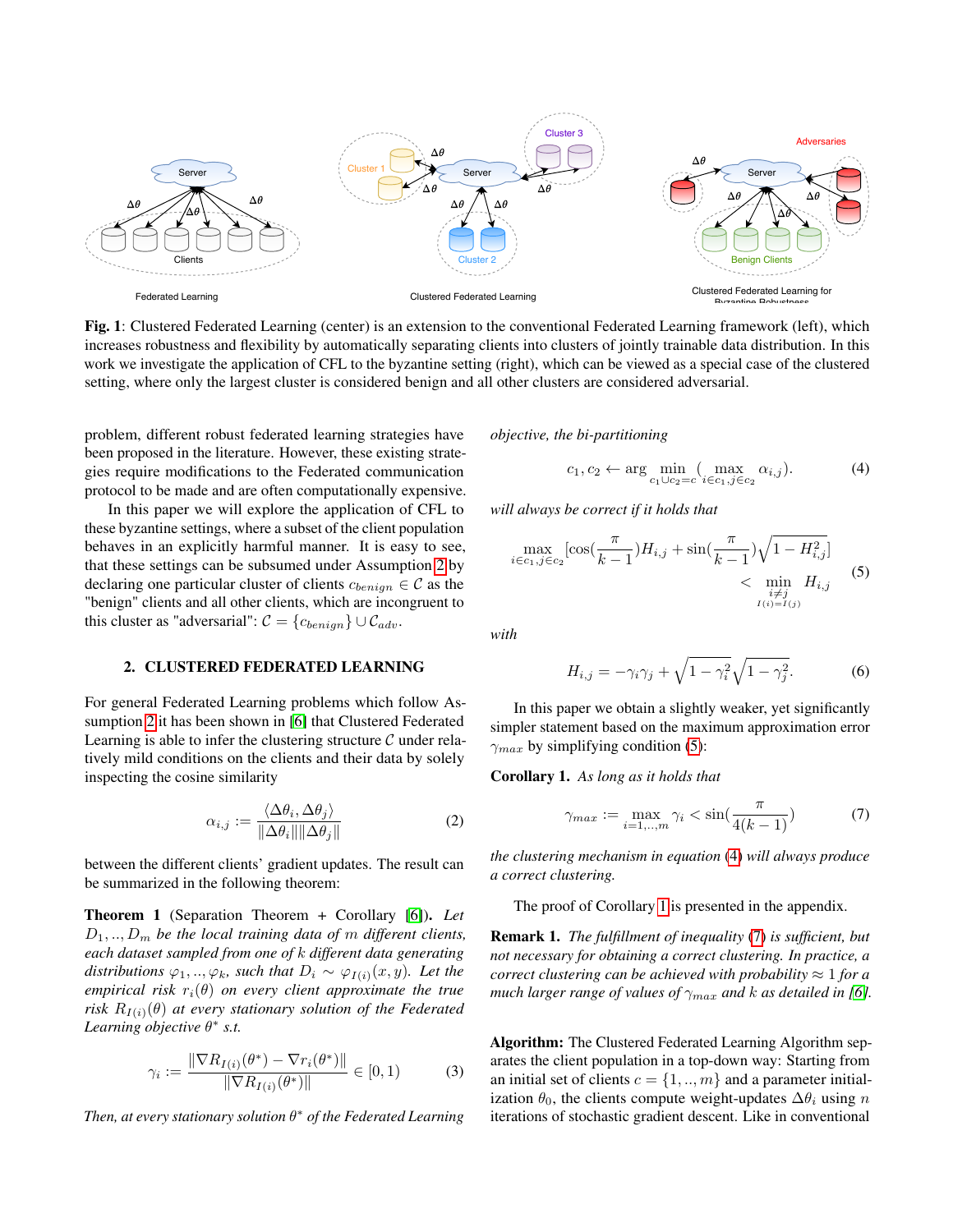Algorithm 1: Clustered Federated Learning (for Byzantine Robustness)

<span id="page-2-0"></span>1 **input:** initial parameters  $\theta_0$ , dissimilarity threshold  $\alpha_{cross}^{max} \in [-1, 1)$ , number of local iterations/ epochs n 2 outout: benign clients  $c_{benign}$ , benign model  $\theta_{c_{benign}}$ 3 init: set initial clusters  $C = \{\{1, ..., m\}\}\$ , set initial models  $\theta_i \leftarrow \theta_0 \ \forall i = 1, ..., m$ , set initial update  $\Delta\theta_c \leftarrow 0 \ \forall c \in \mathcal{C}$ <sup>4</sup> while *not converged* do 5 for  $i = 1, ..., m$  *in parallel* do  $\begin{array}{c|c} \hline \hline \hline \end{array}$  Client *i* does: 7  $\vert \vert \cdot \theta_i \leftarrow \theta_i + \Delta \theta_{c(i)}$  $\begin{array}{cc} \mathbf{s} & | & | & \bullet \ \Delta \theta_i \leftarrow \text{SGD}_n(\theta_i, D_i) - \theta_i \end{array}$ 9 end 10 | Server does: 11 for  $c \in \mathcal{C}$  do 12  $\|\cdot\|$  •  $\alpha_{i,j} \leftarrow \frac{\langle \Delta \theta_i, \Delta \theta_j \rangle}{\|\Delta \theta_i\| \|\Delta \theta_j\|}$  $\frac{\langle \Delta \theta_i, \Delta \theta_j \rangle}{\|\Delta \theta_i\| \|\Delta \theta_j\|} \ \forall i, j \in c$ 13  $| \cdot c_1, c_2 \leftarrow \arg \min_{c_1 \cup c_2 = c} (\max_{i \in c_1, j \in c_2} \alpha_{i,j})$ 14  $\vert \cdot \vert \cdot \alpha_{cross} \leftarrow \max_{i \in c_1, j \in c_2} \alpha_{i,j}$ 15 **if**  $\alpha_{cross} < \alpha_{cross}^{max}$  then 16 | | regular CFL:  $\bullet \mathcal{C} \leftarrow \mathcal{C} \setminus c \cup c_1 \cup c_2$ 18 byzantine robust CFL: 19  $\left| \left| \right| \right| \cdot \mathcal{C} \leftarrow \left\{ \arg \max_{c \in \{c_1, c_2\}} |c| \right\}$ 20 (10)  $21$  end  $22$  end 23 for  $c \in \mathcal{C}$  do 24  $\left|\quad\right|$  •  $\Delta\theta_c \leftarrow \frac{1}{|c|} \sum_{i \in c} \Delta\theta_i$  $25$  end 26 end 27 return  $\theta_c$ ,  $\forall c \in \mathcal{C}$ 

Federated Learning, these weight-updates are then communicated to a centralized server where they are aggregated into a global model update. In CFL however, prior to model aggregation the server computes the matrix of pairwise cosinesimilarities  $\alpha$  and, based on this, the cluster candidates

$$
c_1, c_2 \leftarrow \arg\min_{c_1 \cup c_2 = c} (\max_{i \in c_1, j \in c_2} \alpha_{i,j}). \tag{8}
$$

If the similarity between the two clusters

$$
\alpha_{cross} \leftarrow \max_{i \in c_1, j \in c_2} \alpha_{i,j} \tag{9}
$$

is is below a certain threshold  $\alpha_{cross}^{thresh}$ , then the main cluster is bi-partitioned into the two cluster candidates. Model aggregation is then performed separately for every cluster of clients. In the subsequent communication rounds all existing clusters can potentially be split up further using the same mechanism. The entire procedure is presented in Algorithm [1.](#page-2-0)

The Byzantine Setting: In principle, the above described Algorithm for CFL does not need to be modified for the byzantine

setting. However, as we assume in the byzantine setting that the majority of clients belongs to one single benign cluster and all other clients are considered adversarial, we can of course save computation effort by excluding all clients from training, which do not belong to the largest cluster, via [\(10\)](#page-2-1).

### 3. RELATED WORK

Conventional Federated Learning [\[1\]](#page-3-0)[\[2\]](#page-4-0) has been extensively investigated in congruent non-iid scenarios [\[7\]](#page-4-7)[\[8\]](#page-4-8), but is unable to deal with the challenges of incongruent data distributions in general and adversarial clients in particular as argued in section [1.](#page-0-2) Adversarial Federated Learning settings can be roughly organized into two groups: In byzantine settings it is assumed that a subset of the client population behaves in an arbitrary (random) manner. This setting has been extensively studied and a variety of robust aggregation rules have been proposed which rely on gradient similarity [\[9\]](#page-4-5)[\[10\]](#page-4-6), geometric median aggregation [\[11\]](#page-4-9), redundant communication [\[12\]](#page-4-10) or adaptive model quality estimation [\[13\]](#page-4-11). While some of these proposed methods offer convergence guarantees in the byzantine setting, they are also expensive in terms of computation or communication and often require modifications to the Federated communication protocol. A more difficult problem setting is the one of Federated Learning poisoning. In this setting, (possibly multiple) clients try to introduce a hidden back-door functionality into the jointly trained model [\[14\]](#page-4-12)[\[15\]](#page-4-13) [\[16\]](#page-4-14)[\[17\]](#page-4-15). As the adversaries in this setting are allowed to adapt their attacks based on the model updates they receive from the server, they are much harder to detect and to this day no efficient defense strategies have been proposed.

#### 4. EXPERIMENTS

<span id="page-2-1"></span>We adopt the experimental setup from [\[13\]](#page-4-11) to investigate the robustness of Clustered Federated Learning against byzantine and adversarial clients. We perform experiments on the wellknown MNIST, Fashion-MNIST and CIFAR-10 data sets on which we train convolutional deep neural networks using SGD with a batch-size of 100. A detailed specification of data sets and models can be found in the Appendix. Like [\[13\]](#page-4-11) we consider two different Federated Learning settings, one with 10 and one with 100 participating clients among which we split the training data randomly and evenly. In each experiment we declare 30% of the client population to be faulty/ malicious. We consider three different scenarios: 1.) In the **Byzantine** scenario, the malicious clients draw their weight-updates  $\Delta\theta$ from a centered Gaussian distribution with isotropic covariance matrix and standard deviation 1 (instead of computing them using stochastic gradient descent). This scenario simulates either an undirected attack against the collaborative training procedure. 2.) In the Label-Flip scenario, all the labels of the training data for the malicious clients are set to zero. This scenario simulates a directed attack, with the goal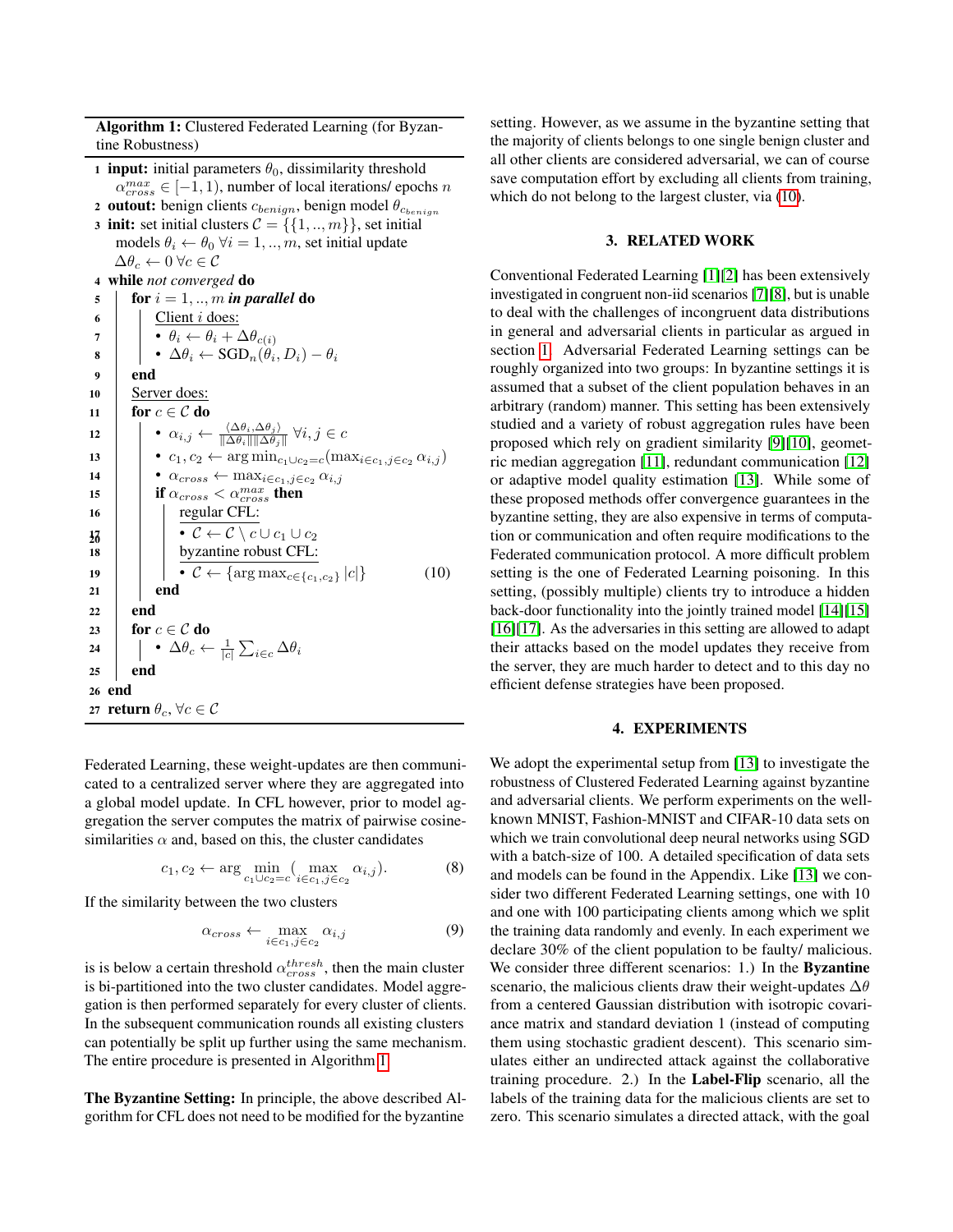<span id="page-3-2"></span>Table 1: Accuracy achieved by conventional Federated Learning and CFL in the four investigated scenarios.

|              |                   | <b>Byzantine</b> | <b>Noisy</b>   | Label-Flip       | Clean         |
|--------------|-------------------|------------------|----------------|------------------|---------------|
| <b>MNIST</b> | FL.               | $9.8\%$          | 96.9%          | 91.3%            | 97.5          |
|              | CFL (ours)        | 93.19%           | $97.4\%$       | 97.4%            | 97.4%         |
| Fashion-     | FL.               | 9.6%             | 77.12%         | 60.6%            | 79.9          |
| <b>MNIST</b> | CFL (ours)        | 78.0%            | $79.7\%$       | $79.7\%$         | 80.2          |
| <b>CIFAR</b> | FL.<br>CFL (ours) | 0.1              | 70.4%<br>74.6% | 40.1<br>$74.7\%$ | 76.0<br>75.3% |

to disproportionally bias the jointly trained model towards one specific class. 3.) In the **Noisy** scenario, the faulty clients train on data  $\hat{x} = \mathcal{U}(-10, 10)$  that is made of uniform noise. This scenario simulates unstructured noisy distortions of the training data. 4.) In the Clean scenario, no adversaries are present. A good robust training algorithm should not harm the convergence in this scenario.

In each scenario, we perform Clustered Federated Learning according to Algorithm [1](#page-2-0) over the entire client population and set the threshold for the necessary cosine dissimilarity between different clusters to  $\alpha_{cross}^{thresh} = 0.02$ .

Our goal is to investigate whether CFL as defined in Algorithm [1](#page-2-0) is able to detect the faulty and malicious clients in the above scenarios and remove them from the main cluster. Figure [2](#page-3-1) shows the development of  $\alpha_{cross}$  over the first 200 communication rounds for 70 benign and 30 malicious clients on our three data sets and three different scenarios. Every time the value of  $\alpha^{cross}$  falls below  $\alpha^{thresh}_{cross} = 0.02$  the clients are separated into two different groups according to equation [\(4\)](#page-1-3). These events are marked in the plot as follows: Whenever adversarial clients are separated from the main cluster of benign clients this is marked green in the plot and the number of adversarial clients that were separated in this particular round is plotted. Whenever benign clients are removed from the main cluster this is marked red in the the plot.

As we can see, on all data sets and different adversarial scenarios it takes less than 40 communication rounds for all malicious clients to be removed from training. In the noisy and label-flip scenario the adversarial clients all share the same data generating distribution which causes them to be separated out all at once by CFL. In the byzantine scenario where the adversarial clients communicate random normal updates every adversary forms it's own cluster and hence it takes several clustering rounds to filter out all adversaries. In the clean scenario the cross-cluster similarity  $\alpha_{cross}$  never falls below the threshold and hence the client population is never separated. Clustered Federated Learning hence does not harm the convergence in the clean scenarion.

In every performed experiment all of the malicious clients are separated out first and fully. The final accuracy achieved by FL and CFL after 200 rounds of communication is shown in Table [1.](#page-3-2) As we can see CFL always achieves higher accuracy

<span id="page-3-1"></span>

Fig. 2: Development of the cluster candidate dissimilarity  $\alpha^{cross}$  over the first 200 communication rounds of Clustered Federated Learning. Whenever the value of  $\alpha^{cross}$  dips below  $\alpha_{max}^{cross} = 0.02$  the main cluster is separated into two according to equation [4.](#page-1-3) A correct clustering is displayed in greed and incorrect clustering is displayed in red. If the clustering is correct the number of correctly separated clients is shown in the plot. On all three data sets and adversarial scenarios all 30 adversaries are separated out within at most 34 communication rounds.

than regular FL, with the accuracy difference being the largest in the byzantine and label-flip scenarios.

## 5. CONCLUSION

Clustered Federated Learning is a recently proposed extension to the regular Federated Learning framework, which increases robustness and flexibility by automatically separating clients into clusters of jointly trainable data distribution. In this work, we investigated the application of CFL to byzantine scenarios which can be viewed as a special case of divergent client data distribution where one particular distribution is declared to be the benign distribution and all other distributions are considered adversarial. In experiments on three different data sets and with three different types of adversarial scenarios we find that CFL (without any modifications) is capable of filtering out adversarial clients within relatively few communication rounds. This demonstrates that CFL can offer significant advantages over regular Federated Learning even in situations where clients do not form an obvious clustering structure.

#### 6. REFERENCES

<span id="page-3-0"></span>[1] H Brendan McMahan, Eider Moore, Daniel Ramage, Seth Hampson, et al., "Communication-efficient learn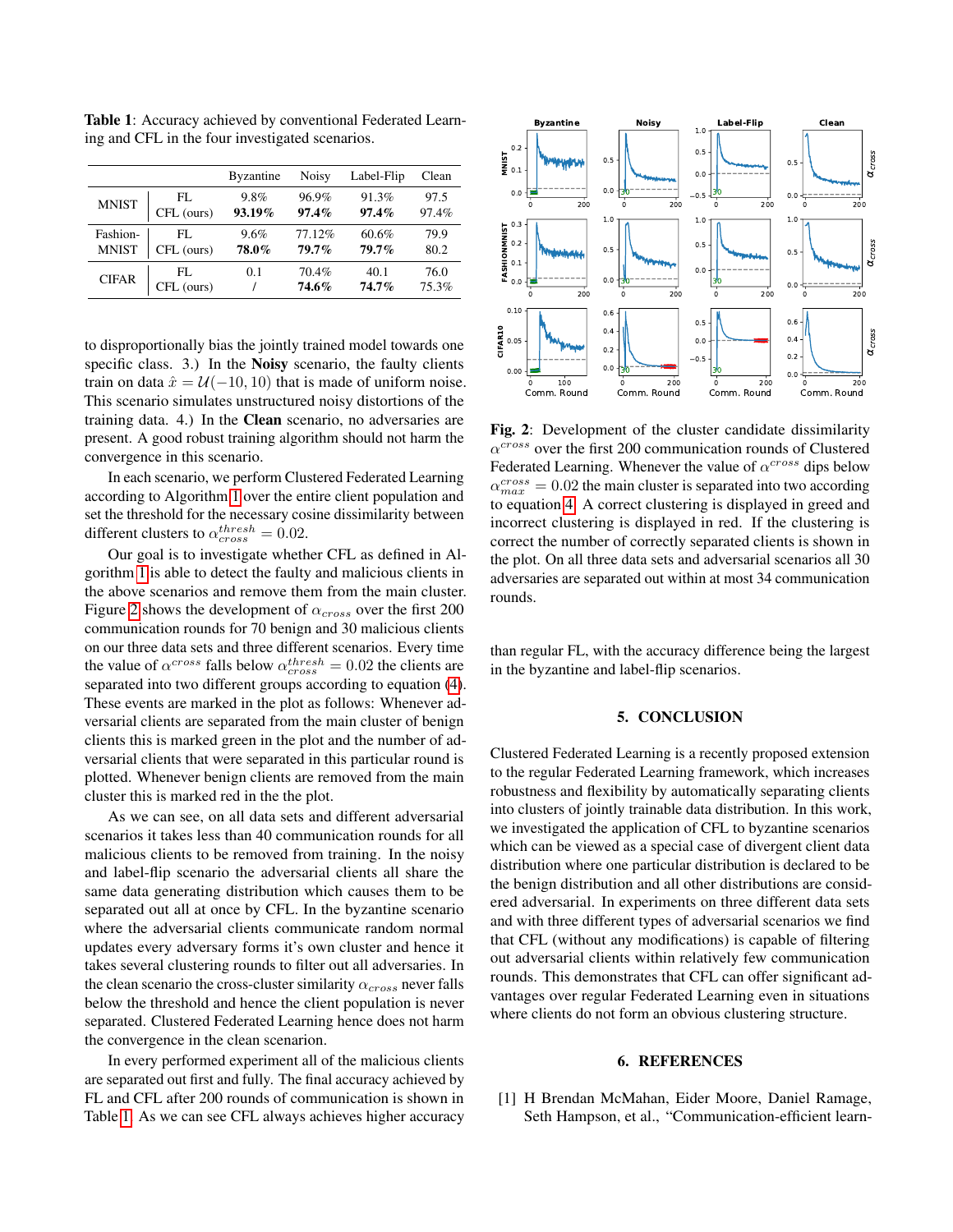ing of deep networks from decentralized data," *arXiv preprint arXiv:1602.05629*, 2016.

- <span id="page-4-0"></span>[2] Jakub Konečnỳ, H Brendan McMahan, Daniel Ramage, and Peter Richtárik, "Federated optimization: Distributed machine learning for on-device intelligence," *arXiv preprint arXiv:1610.02527*, 2016.
- <span id="page-4-1"></span>[3] Keith Bonawitz, Vladimir Ivanov, Ben Kreuter, Antonio Marcedone, H Brendan McMahan, Sarvar Patel, Daniel Ramage, Aaron Segal, and Karn Seth, "Practical secure aggregation for privacy preserving machine learning.," *IACR Cryptology ePrint Archive*, vol. 2017, pp. 281, 2017.
- <span id="page-4-2"></span>[4] Keith Bonawitz, Hubert Eichner, Wolfgang Grieskamp, Dzmitry Huba, Alex Ingerman, Vladimir Ivanov, Chloe Kiddon, Jakub Konecny, Stefano Mazzocchi, H Brendan McMahan, et al., "Towards federated learning at scale: System design," *arXiv preprint arXiv:1902.01046*, 2019.
- <span id="page-4-3"></span>[5] Tian Li, Anit Kumar Sahu, Ameet Talwalkar, and Virginia Smith, "Federated learning: Challenges, methods, and future directions," *arXiv preprint arXiv:1908.07873*, 2019.
- <span id="page-4-4"></span>[6] Felix Sattler, Klaus-Robert Müller, and Wojciech Samek, "Clustered federated learning: Model-agnostic distributed multi-task optimization under privacy constraints," *arXiv preprint arXiv:1910.01991*, 2019.
- <span id="page-4-7"></span>[7] Felix Sattler, Simon Wiedemann, Klaus-Robert Müller, and Wojciech Samek, "Robust and communicationefficient federated learning from non-iid data," *arXiv preprint arXiv:1903.02891*, 2019.
- <span id="page-4-8"></span>[8] Yue Zhao, Meng Li, Liangzhen Lai, Naveen Suda, Damon Civin, and Vikas Chandra, "Federated learning with non-iid data," *arXiv preprint arXiv:1806.00582*, 2018.
- <span id="page-4-5"></span>[9] Peva Blanchard, Rachid Guerraoui, Julien Stainer, et al., "Machine learning with adversaries: Byzantine tolerant gradient descent," in *Advances in Neural Information Processing Systems*, 2017, pp. 119–129.
- <span id="page-4-6"></span>[10] El Mahdi El Mhamdi, Rachid Guerraoui, and Sébastien Rouault, "The hidden vulnerability of distributed learning in byzantium," *arXiv preprint arXiv:1802.07927*, 2018.
- <span id="page-4-9"></span>[11] Yudong Chen, Lili Su, and Jiaming Xu, "Distributed statistical machine learning in adversarial settings: Byzantine gradient descent," *Proceedings of the ACM on Measurement and Analysis of Computing Systems*, vol. 1, no. 2, pp. 44, 2017.
- <span id="page-4-10"></span>[12] Lingjiao Chen, Hongyi Wang, Zachary Charles, and Dimitris Papailiopoulos, "Draco: Byzantine-resilient distributed training via redundant gradients," *arXiv preprint arXiv:1803.09877*, 2018.
- <span id="page-4-11"></span>[13] Luis Muñoz-González, Kenneth T Co, and Emil C Lupu, "Byzantine-robust federated machine learning through adaptive model averaging," *arXiv preprint arXiv:1909.05125*, 2019.
- <span id="page-4-12"></span>[14] Luis Muñoz-González, Battista Biggio, Ambra Demontis, Andrea Paudice, Vasin Wongrassamee, Emil C Lupu, and Fabio Roli, "Towards poisoning of deep learning algorithms with back-gradient optimization," in *Proceedings of the 10th ACM Workshop on Artificial Intelligence and Security*. ACM, 2017, pp. 27–38.
- <span id="page-4-13"></span>[15] Clement Fung, Chris JM Yoon, and Ivan Beschastnikh, "Mitigating sybils in federated learning poisoning," *arXiv preprint arXiv:1808.04866*, 2018.
- <span id="page-4-14"></span>[16] Eugene Bagdasaryan, Andreas Veit, Yiqing Hua, Deborah Estrin, and Vitaly Shmatikov, "How to backdoor federated learning," *arXiv preprint arXiv:1807.00459*, 2018.
- <span id="page-4-15"></span>[17] Arjun Nitin Bhagoji, Supriyo Chakraborty, Prateek Mittal, and Seraphin Calo, "Analyzing federated learning through an adversarial lens," *arXiv preprint arXiv:1811.12470*, 2018.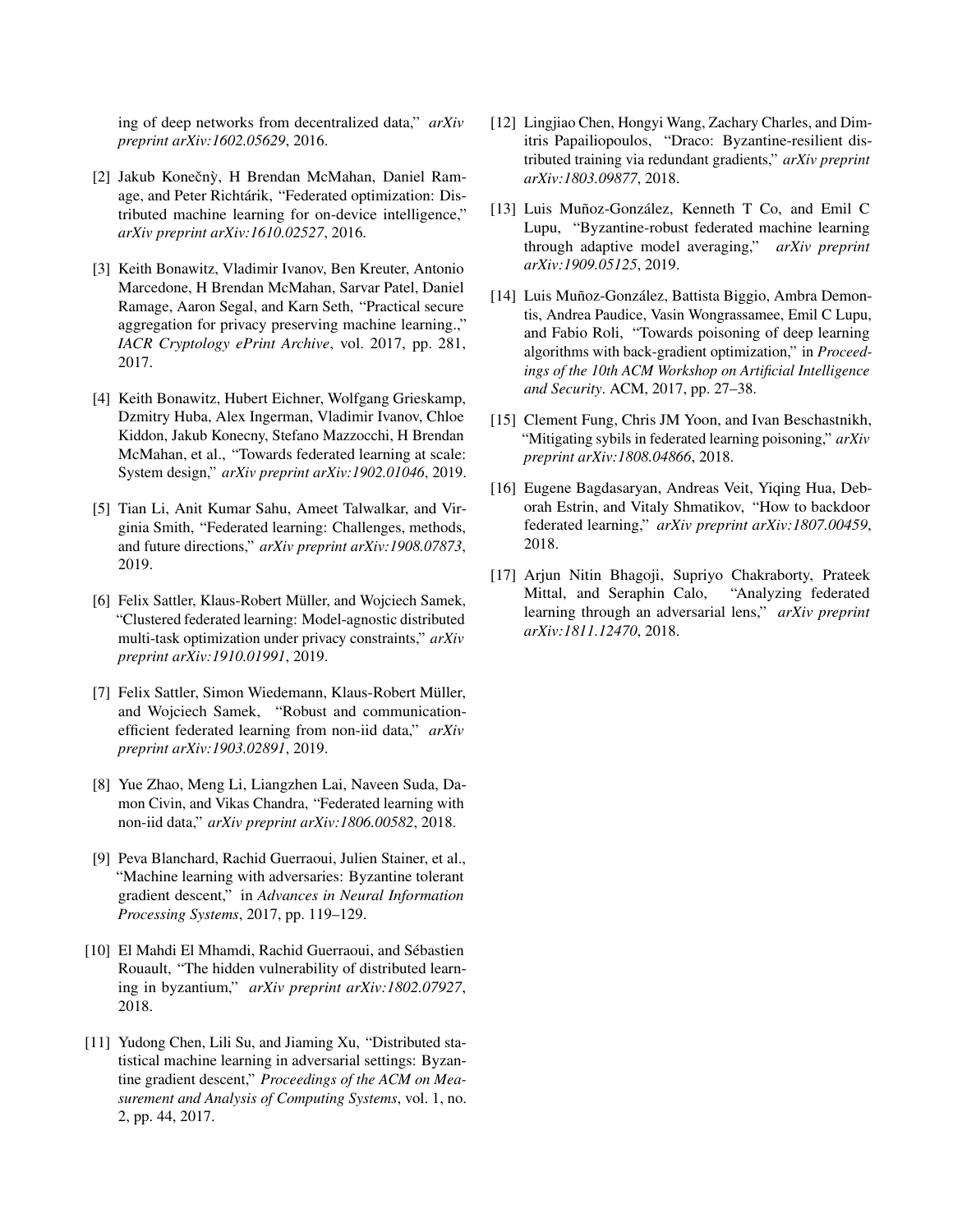# 7. SUPPLEMENT

# 7.1. Proof of Corollary [1](#page-1-4)

*Proof.* By Theorem [1](#page-1-6) we know that equation [\(4\)](#page-1-3) will always produce a correct clustering if

$$
0 < \alpha_{intra}^{min} - \alpha_{cross}^{max} \tag{11}
$$

By monotonicity of  $H_{i,j}$  we have

$$
H_{i,j} = -\gamma_i \gamma_j + \sqrt{1 - \gamma_i^2} \sqrt{1 - \gamma_j^2}
$$
 (12)

$$
\geq 1 - 2\gamma_{max}^2 \tag{13}
$$

Therefore

$$
\alpha_{intra}^{min} = \min_{\substack{i \neq j \\ I(i) = I(j)}} H_{i,j} \ge 1 - 2\gamma_{max}^2 \tag{14}
$$

and

$$
\alpha_{cross}^{max} = \max_{i \in c_1, j \in c_2} [\cos(\frac{\pi}{k-1})H_{i,j} + \sin(\frac{\pi}{k-1})\sqrt{1 - H_{i,j}^2}]
$$
\n
$$
\leq \cos(\frac{\pi}{k-1})(1 - 2\gamma_{max}^2) + \sin(\frac{\pi}{k-1})\sqrt{1 - (1 - 2\gamma_{max}^2)^2}
$$
\n(16)

After abbreviating

$$
c := \cos(\frac{\pi}{k-1}), \ s := \sin(\frac{\pi}{k-1}) \tag{17}
$$

we therefore know that equation [\(4\)](#page-1-3) will produce a correct clustering if

$$
1 - 2\gamma_{max}^2 - c(1 - 2\gamma_{max}^2) - s\sqrt{1 - (1 - 2\gamma_{max}^2)^2} > 0
$$
\n(18)

which is equivalent to

$$
2s\gamma_{max}\sqrt{1-\gamma_{max}^2} < (1-c)(1-2\gamma_{max}^2) \tag{19}
$$

As both sides of the equation are greater than zero this is equivalent to

$$
4s^2\gamma_{max}^2(1-\gamma_{max}^2) < (1-c)^2(1-2\gamma_{max}^2)^2 \tag{20}
$$

After substituting  $x := \gamma_{max}^2$  and re-arranging terms we get

$$
0 < (1-c)^2 (1-4x+4x^2) - 4s^2x + 4s^2x^2 \tag{21}
$$

$$
= x2(4(1 - c)2 + 4s2) + x(-4(1 - c)2 - 4s2) + (1 - c)2
$$
\n(22)

$$
=x^{2}(4(1-2c+c^{2}+s^{2}))-x(4(1-2c+c^{2}+s^{2}))
$$
\n(23)

$$
+(1-c^2)\tag{24}
$$

By the trigonometric equality it holds that  $s^2 + c^2 = 1$  and the term can be further simplified to

$$
0 < 8(1-c)x^2 - 8(1-c)x + (1-c)^2 \tag{25}
$$

which is equivalent to

$$
0 < x^2 - x + \frac{1 - c}{8} \tag{26}
$$

The latter inequality is satisfied if and only if

$$
x \geqslant \frac{1}{2} \pm \sqrt{\frac{1+c}{8}}\tag{27}
$$

which can be further simplified using the trigonometric equality

$$
1 + \cos(z) = 2\cos^2(\frac{z}{2})
$$
 (28)

and we get

$$
x \geqslant \frac{1}{2} \pm \sqrt{\frac{\cos^2(\frac{\pi}{2(k-1)})}{4}}\tag{29}
$$

This is equivalent to

$$
x \geqslant \frac{1 \pm \cos\left(\frac{\pi}{2(k-1)}\right)}{2} \tag{30}
$$

and hence

$$
\gamma_{max} \geqslant \sqrt{\frac{1 \pm \cos(\frac{\pi}{2(k-1)})}{2}} \tag{31}
$$

Since we required

$$
\gamma_{max} < \sin\left(\frac{\pi}{4(k-1)}\right) \le \sqrt{\frac{1}{2}} \tag{32}
$$

only the solution

$$
\gamma_{max} < \sqrt{\frac{1 - \cos(\frac{\pi}{2(k-1)})}{2}} \tag{33}
$$

is valid. Using the trigonometric equality

$$
1 - \cos(z) = 2\sin^2(\frac{z}{2})\tag{34}
$$

we finally end up with

$$
\gamma_{max} < \sin\left(\frac{\pi}{4(k-1)}\right). \tag{35}
$$

 $\Box$